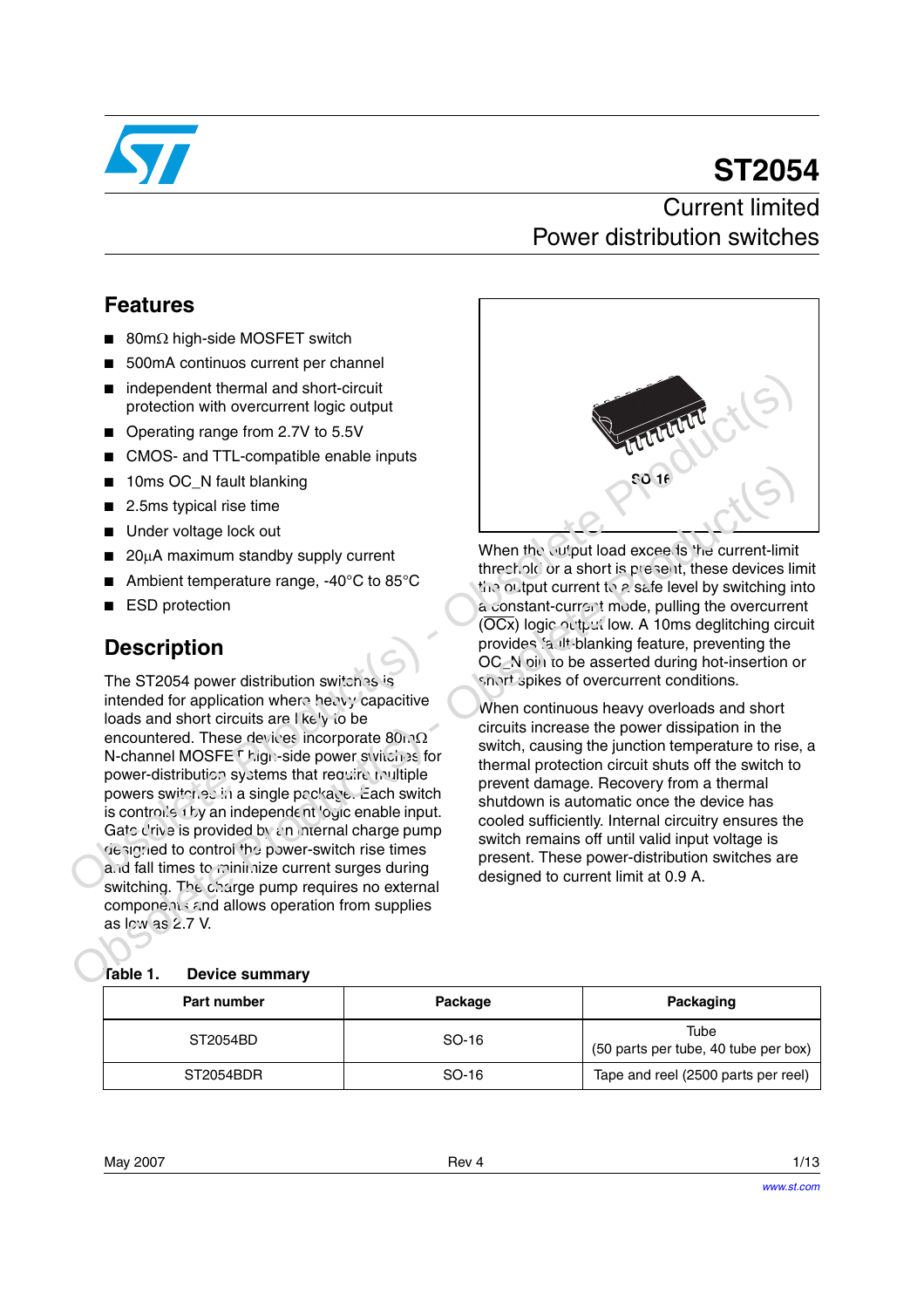## **Contents**

| 3.1                                     |
|-----------------------------------------|
| 3.2<br>. 5                              |
| Electrical characteristics              |
|                                         |
| 12                                      |
| Josolete Product(s) Obsolete Production |
|                                         |

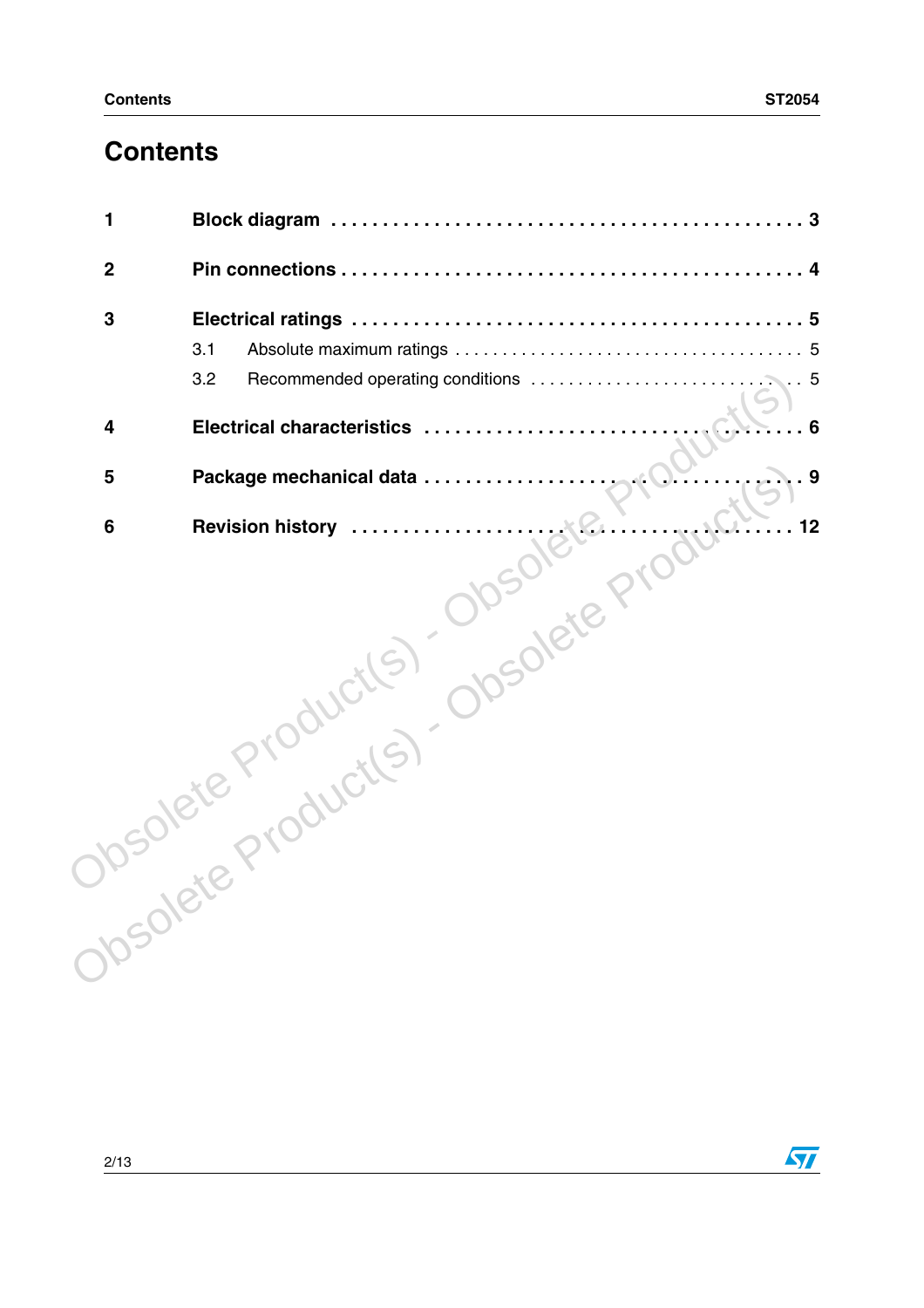### <span id="page-2-0"></span>**1 Block diagram**





 $\sqrt{2}$ 

3/13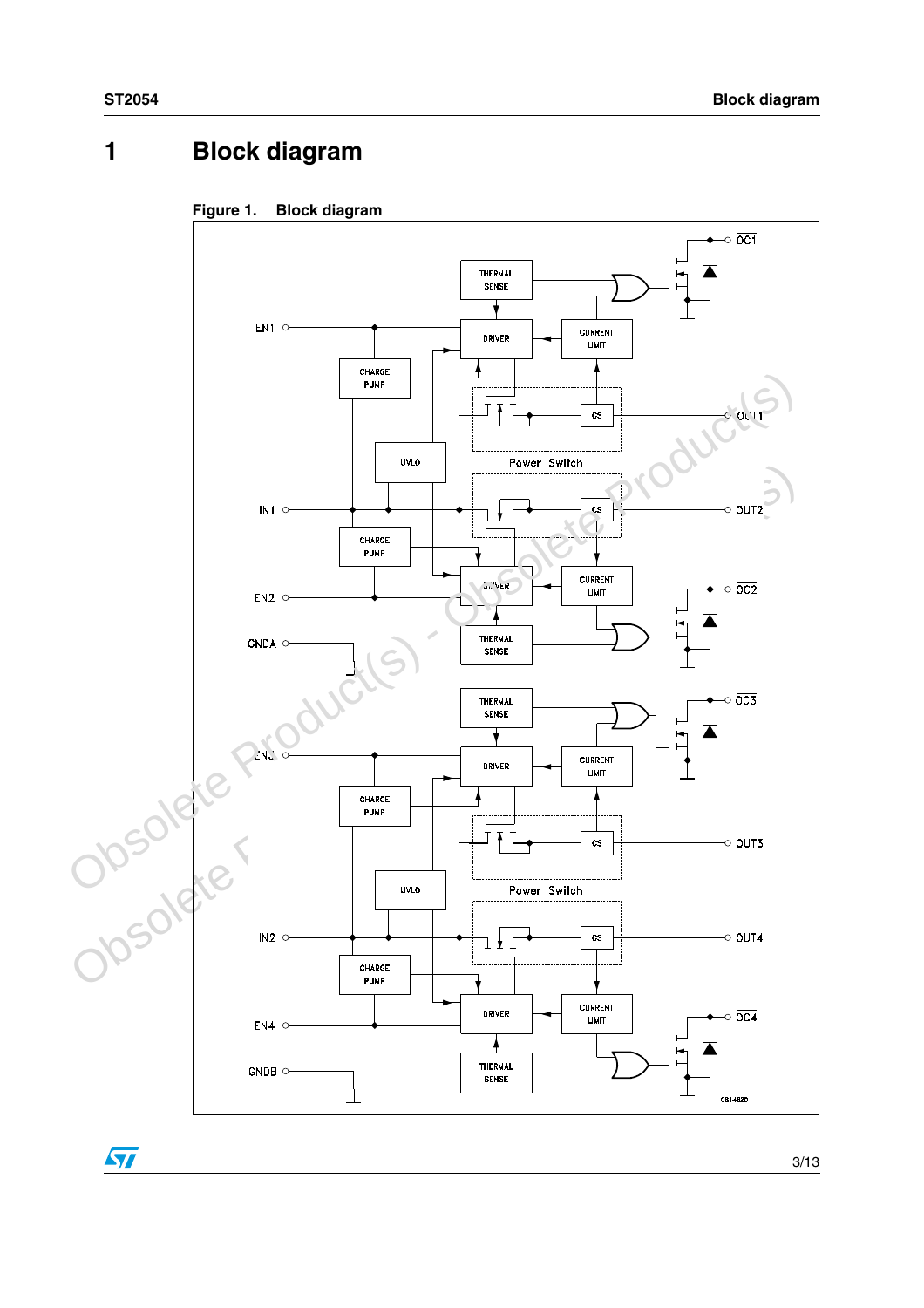### <span id="page-3-0"></span>**2 Pin connections**



#### **Figure 2. Pin connections (top view)**

#### **Table 2. Pin functions**

|                | GNDB<br>l5           | $\overline{OC3}$<br>12                                 |
|----------------|----------------------|--------------------------------------------------------|
|                | IN2<br>6             | OUT3<br>11                                             |
|                | EN3                  | OUT4<br>10 <sup>7</sup>                                |
|                | EN4<br>8             | $M_{C}$<br>OC <sub>1</sub><br>9                        |
|                |                      | CS14570                                                |
| Table 2.       | <b>Pin functions</b> |                                                        |
| PIn N°         | Symbol               | <b>Description</b>                                     |
| 1              | <b>GNDA</b>          | Ground                                                 |
| $\overline{c}$ | M <sub>1</sub>       | Input voltage                                          |
| 3              | EN <sub>1</sub>      | Enable input. Logic high turns on power switch IN-OUT1 |
| 4              | EN <sub>2</sub>      | Enable input. Logic high turns on power switch IN-OUT2 |
| 5 <sub>1</sub> | <b>GNDB</b>          | Ground                                                 |
| $\,6$          | IN <sub>2</sub>      | Input voltage                                          |
| $\overline{7}$ | EN <sub>3</sub>      | Enable input. Logic high turns on power switch IN-OUT3 |
| 8              | EN4                  | Enable input. Logic high turns on power switch IN-OUT4 |
| $\mathbf{9}$   | OC <sub>4</sub>      | Overcurrent. Logic output active low IN-OUT4           |
| 10             | OUT4                 | Power switch output                                    |
| 11             | OUT <sub>3</sub>     | Power switch output                                    |
| 12             | OC <sub>3</sub>      | Overcurrent. Logic output active low IN-OUT3           |
| 13             | OC <sub>2</sub>      | Overcurrent. Logic output active low IN-OUT2           |
| 14             | OUT <sub>2</sub>     | Power switch output                                    |
| 15             | OUT1                 | Power switch output                                    |
| 16             | OC <sub>1</sub>      | Overcurrent. Logic output active low IN-OUT1           |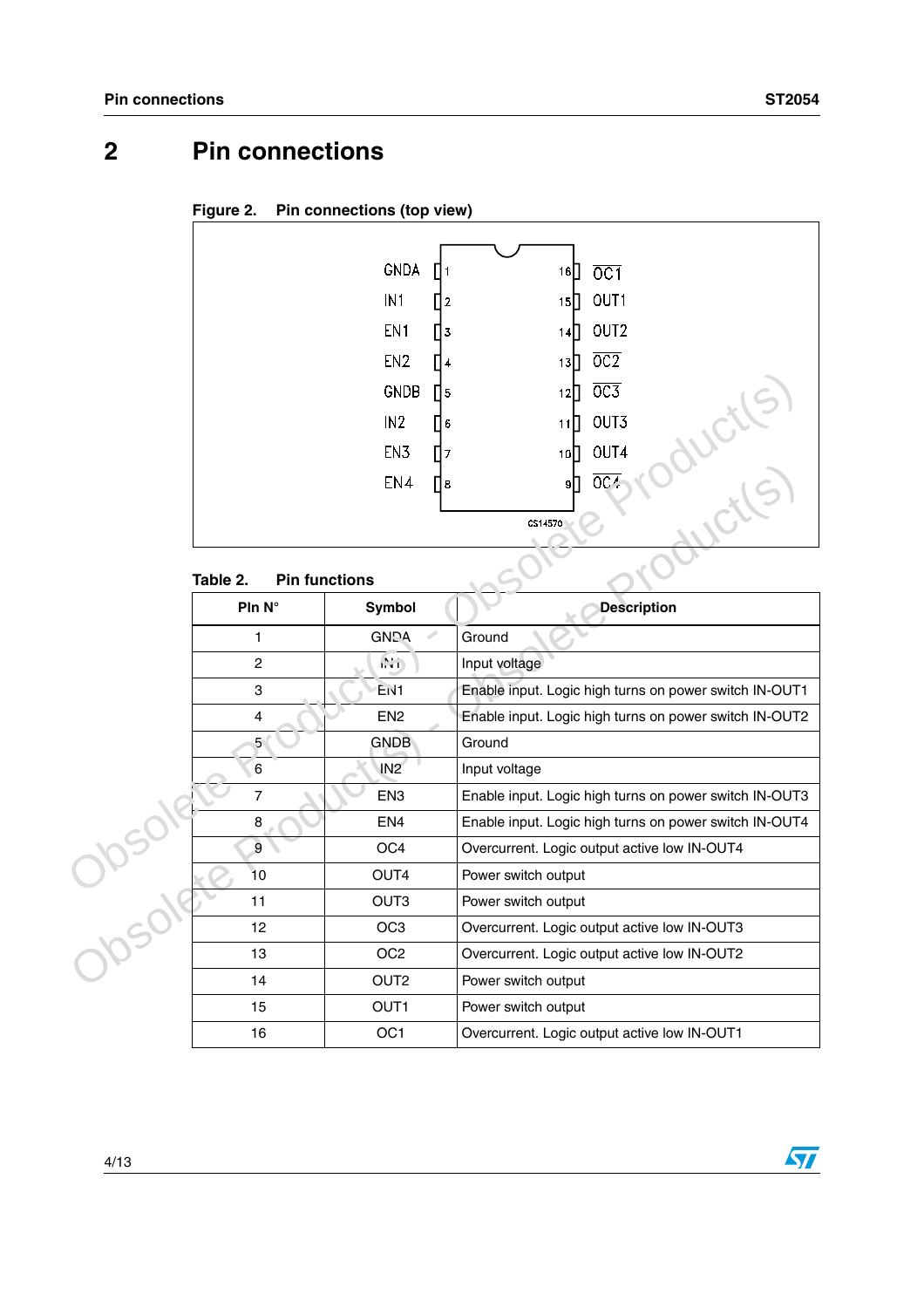### <span id="page-4-0"></span>**3 Electrical ratings**

#### <span id="page-4-1"></span>**3.1 Absolute maximum ratings**

Stressing the device above the rating listed in the "Absolute Maximum Ratings" table may cause permanent damage to the device. These are stress ratings only and operation of the device at these or any other conditions above those indicated in the Operating sections of this specification is not implied. Exposure to Absolute Maximum Rating conditions for extended periods may affect device reliability. Refer also to the STMicroelectronics SURE Program and other relevant quality documents.

**Table 3. Absolute maximum ratings**

| Table 3.               | <b>Absolute maximum ratings</b>                                                                                    |     |                    |     |        |
|------------------------|--------------------------------------------------------------------------------------------------------------------|-----|--------------------|-----|--------|
| Symbol                 | <b>Parameter</b>                                                                                                   |     | Value              |     | Unit   |
| $V_{\parallel}$        | Input voltage range (1)                                                                                            |     | $-0.3$ to $6$      |     | V      |
| $V_{\rm O}$            | Output voltage range (1)                                                                                           |     | $-0.2 - (4 + 0.3)$ |     | V      |
| <b>VIENX</b>           | EN Input voltage range                                                                                             |     | $-0.3$ to $6$      |     | V      |
| $I_{\rm O}$            | Continuous output current                                                                                          |     | Internally Limited |     |        |
| <b>ESD</b>             | Electrostatic discharge                                                                                            |     | $\overline{2}$     |     | kV     |
| $T_{\rm J}$            | Junction Operating Temperature                                                                                     |     | -40 to 125         |     | C      |
|                        | 1. All voltage are referred to GND<br>Recommended operating conditions<br><b>Recorn ended operating conditions</b> |     |                    |     |        |
| Table 4.<br>Symbol     | Parameter                                                                                                          | Min | <b>Typ</b>         | Max | Unit   |
| $V_{\parallel}$        | Input voltage range (1)                                                                                            | 2.7 |                    | 5.5 | $\vee$ |
| 'о                     | Output voltage range (1)                                                                                           | 0   |                    | 5.5 | V      |
| Io<br>Justice Joseph's | Continuous output current (Per switch)<br>All voltage are referred to GND                                          | 0   |                    | 500 | mA     |

#### <span id="page-4-2"></span>**3.2 Recommended operating conditions**

| Table 4. | Recommended operating conditions |  |  |
|----------|----------------------------------|--|--|
|----------|----------------------------------|--|--|

| <b>Symbol</b> | <b>Parameter</b>                       | Min | Typ | <b>Max</b> | Unit |
|---------------|----------------------------------------|-----|-----|------------|------|
|               | Input voltage range (1)                | 2.7 |     | 5.5        |      |
| Ο.            | Output voltage range (1)               |     |     | 5.5        |      |
| סי            | Continuous output current (Per switch) |     |     | 500        | mΑ   |

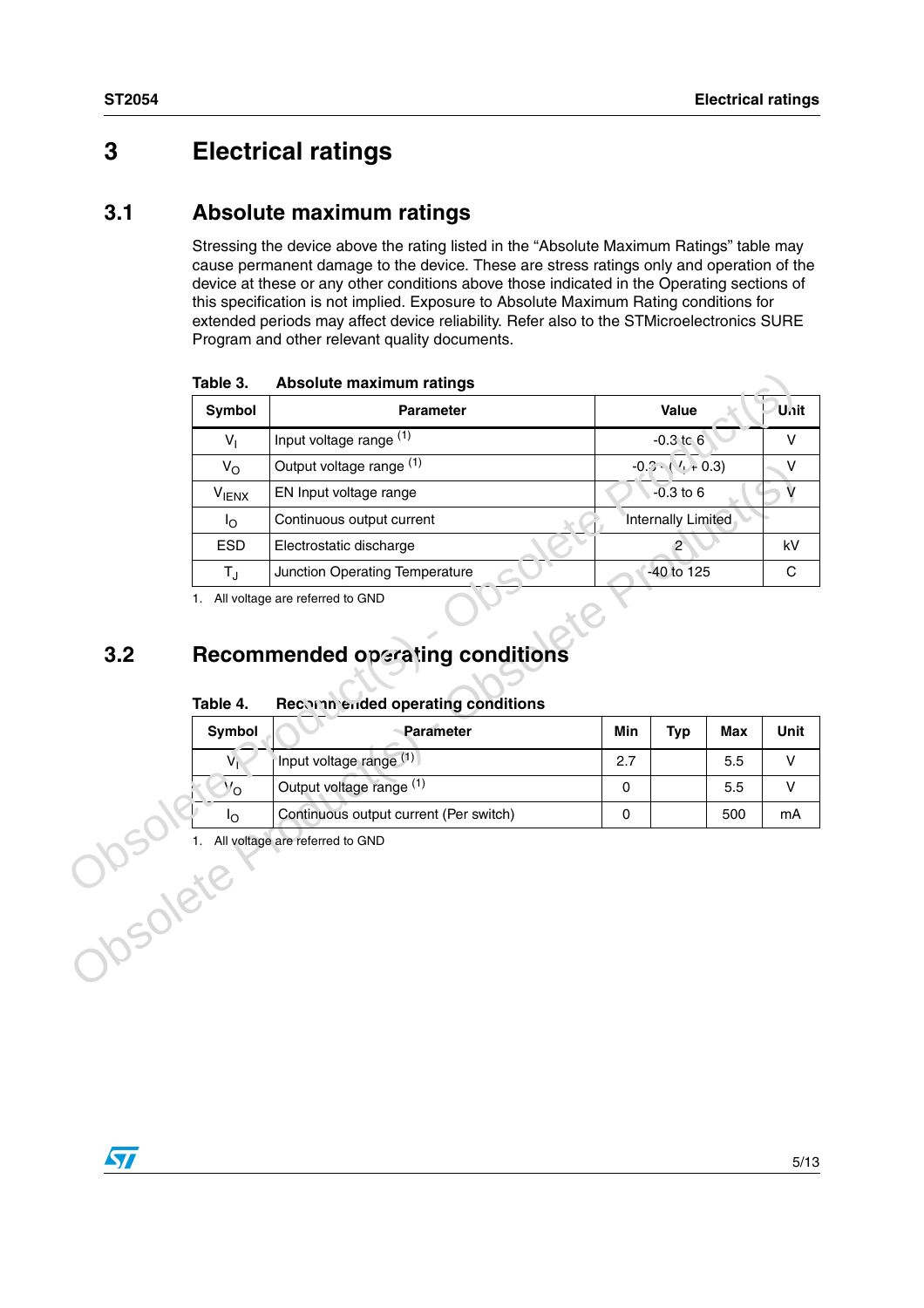### <span id="page-5-0"></span>**4 Electrical characteristics**

V<sub>I</sub> = 5.5V, I<sub>O</sub> = rated current, V<sub>IEN</sub> = V<sub>I</sub>, T<sub>J</sub> = 25°C, unless otherwise specified. (See *[Note 1](#page-6-0)*)

| Symbol                 | <b>Parameter</b>    | <b>Test conditions</b>    |                                                           | Min | <b>Typ</b>       | Max     | Unit      |
|------------------------|---------------------|---------------------------|-----------------------------------------------------------|-----|------------------|---------|-----------|
|                        |                     | $V_1 = 5V$                | $I_{\Omega} = 0.5A$                                       |     | 80               | 100     |           |
|                        |                     | $V_1 = 5V$                | $I_{\Omega} = 0.5$ A, T <sub>.I</sub> = 85 <sup>°</sup> C |     | 90               | 120     |           |
|                        | Static drain-source | $V_1 = 5V$                | $IO = 0.5A, TJ = 125°C$                                   |     | 100              | 135     |           |
| $R_{DS(on)}$           | ON-state resistance | $V_1 = 3.3V$ $I_O = 0.5A$ |                                                           |     | 90               | $125 -$ | $m\Omega$ |
|                        |                     |                           | $V_1 = 3.3V$ $I_O = 0.5A$ , $T_1 = 85^{\circ}C$           |     | 110              | 1.15    |           |
|                        |                     |                           | $V_1 = 3.3V$ $ I_0 = 0.5A$ , $T_1 = 125^{\circ}C$         |     | 120              | 160     |           |
|                        |                     | $V_1 = 5.5V$              |                                                           |     | 2.5              |         |           |
| Output rise time<br>t, |                     | $V_1 = 2.7V$              |                                                           |     | 3                |         | ms        |
| $t_f$                  |                     | $V_1 = 5.5V$              | $R_L = 10, C_L = 1 \mu F$                                 |     | 0.3              |         |           |
|                        | Output fall time    | $V_1 = 2.7V$              |                                                           |     | 0.2 <sub>2</sub> |         | ms        |

**Table 5. Power switch electrical characteristics** 

**Table 6.** Enable Input ENx characteristics

|                           | υιαιιν νιαιιι-συνινσ                    |                        |                                                      |              |            |            | $m\Omega$ |
|---------------------------|-----------------------------------------|------------------------|------------------------------------------------------|--------------|------------|------------|-----------|
| $R_{DS(on)}$              | ON-state resistance                     |                        | $V_1 = 3.3V$ $I_O = 0.5A$                            |              | 90         | 125        |           |
|                           |                                         |                        | $V_1 = 3.3V$ $I_O = 0.5A$ , $T_J = 85^{\circ}C$      |              | 110        | 1.15       |           |
|                           |                                         |                        | $V_1 = 3.3V$   $I_O = 0.5A$ , T <sub>J</sub> = 125°C |              | 120        | 160        |           |
|                           |                                         | $V_1 = 5.5V$           |                                                      |              | 2.5        |            |           |
| $t_r$                     | Output rise time                        | $V_1 = 2.7V$           |                                                      |              | 3          |            | ms        |
|                           | Output fall time                        | $V_1 = 5.5V$           | $R_L = 10, C_L = 1 \mu F$                            |              | 0.3        |            |           |
| $t_{\rm f}$               |                                         | $V_1 = 2.7V$           |                                                      |              | 0.2        |            | ms        |
|                           |                                         |                        |                                                      |              |            |            |           |
| Table 6.                  | <b>Enable Input ENx characteristics</b> |                        |                                                      |              |            |            |           |
| Symbol                    | Parameter                               |                        | lest conditions                                      | Min          | <b>Typ</b> | <b>Max</b> | Unit      |
| V <sub>IH</sub>           | High level input<br>voltage             | $11 = 2.7V$ to 5.5V    |                                                      | $\mathbf{2}$ |            |            | $\vee$    |
|                           | Low level input                         | $V_1 = 4.5V$ to 5.5V   |                                                      |              |            | 0.8        | V         |
| $V_{IL}$                  | voltage                                 | $V_1 = 2.7V$ to 4.5V   |                                                      |              |            | 0.4        |           |
| Ч.                        | In <sub>p</sub> ut current              | $V_{IENX} = V_I$ or 0V |                                                      | $-0.5$       |            | 0.5        | μA        |
| $\mathbf{t}_{\text{O}11}$ | Turn-on time                            |                        | $R_1 = 10\Omega$ C <sub>1</sub> =100 $\mu$ F         |              |            | 20         | ms        |
|                           |                                         |                        | $R_1 = 10\Omega C_1 = 100\mu F$                      |              |            | 40         | ms        |
| $t_{off}$                 | Turn-off time                           |                        |                                                      |              |            |            |           |
|                           |                                         |                        |                                                      |              |            |            |           |
| Table 7.                  | <b>Current limit characteristics</b>    |                        |                                                      |              |            |            |           |
| <b>Symbol</b>             | <b>Parameter</b>                        |                        | <b>Test conditions</b>                               | Min          | <b>Typ</b> | Max        | Unit      |

#### **Table 7. Current limit characteristics**

| <b>Symbol</b>   | <b>Parameter</b>                  | <b>Test conditions</b>                                                  | Min | Tvp | Max | Unit l |
|-----------------|-----------------------------------|-------------------------------------------------------------------------|-----|-----|-----|--------|
| <sup>I</sup> OS | l Short circuit output<br>current | $V_1 = 5V$ , OUT connected to GND,<br>device enabled into short circuit | 0.7 |     | 1.3 |        |

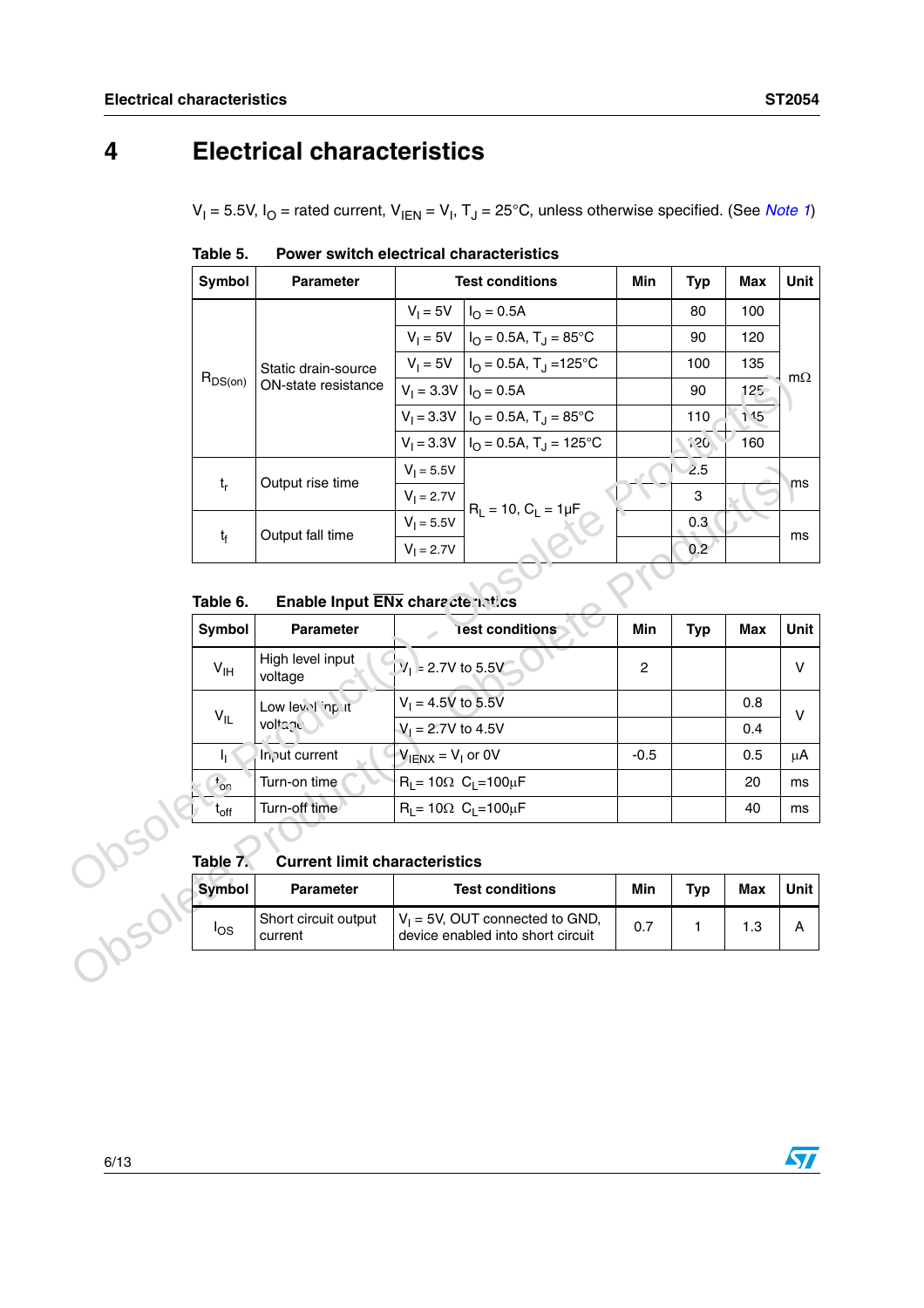| <b>Symbol</b>    | <b>Parameter</b>            | <b>Test conditions</b>                                                  | Min. | Typ. | Max. | Unit I |
|------------------|-----------------------------|-------------------------------------------------------------------------|------|------|------|--------|
| $I_{\text{SOL}}$ |                             | $V_{IFNX} = 0$ , No Load,                                               |      | 0.05 | 2    |        |
|                  | Current low level<br>output | $V_{IENX} = 0$ , No Load,<br>T <sub>J</sub> =-40 to 125°C               |      |      | 20   | μA     |
| <b>I</b> SOH     | Current low high<br>output  | $V_{IFNX} = V_l$ , No Load,                                             |      | 140  | 180  |        |
|                  |                             | $V_{IFNX} = V_l$ , No Load,<br>T <sub>J</sub> =-40 to 125°C             |      |      | 200  | μA     |
|                  | Output leakage<br>current   | $V_{IFNX} = 0$ , Output connected to<br>GND, $T_{\rm J} = -40$ to 125°C |      |      | 20   | μA     |

Table 8. **Supply current characteristics** 

|  | Table 9. |  | Undervoltage characteristics |
|--|----------|--|------------------------------|
|--|----------|--|------------------------------|

| Symbol                 | <b>Parameter</b>           | <b>Test conditions</b> | Min. | NVP. | Max. | Unit I |
|------------------------|----------------------------|------------------------|------|------|------|--------|
| $V_{IL}$               | Low level input<br>voltage |                        |      |      | 2.5  | V      |
| <b>V<sub>HYS</sub></b> | Hysteresis                 |                        |      | 100  |      | mV     |

#### <span id="page-6-0"></span>**Table 10. Overcurrent (OC) characteristics**

| <u>IL</u>              | current                                                              | GND, $T_{\rm J}$ =-40 to 125°C                                                                                                                |                |                  | ΖU   | $\mu$ n |
|------------------------|----------------------------------------------------------------------|-----------------------------------------------------------------------------------------------------------------------------------------------|----------------|------------------|------|---------|
| Table 9.               | <b>Undervoltage characteristics</b>                                  |                                                                                                                                               |                |                  |      |         |
| Symbol                 | <b>Parameter</b>                                                     | <b>Test conditions</b>                                                                                                                        | Min.           | iyp.             | Max. | Unit    |
| $V_{IL}$               | Low level input<br>voltage                                           |                                                                                                                                               | ٤              |                  | 2.5  | V       |
| <b>V<sub>HYS</sub></b> | Hysteresis                                                           |                                                                                                                                               |                | 100 <sub>1</sub> |      | mV      |
| Table 10.              |                                                                      | Overcurrent (OC) characteristics                                                                                                              |                |                  |      |         |
| <b>Symbol</b>          | <b>Parameter</b>                                                     | Test conditions                                                                                                                               | Min.           | Typ.             | Max. | Unit    |
| <b>I</b> SINK          | Sink current                                                         | $V_{0} = 5V$                                                                                                                                  | 10             |                  |      | mA      |
| $V_{\Omega}$           | Output low voltage                                                   | $1_2 = 5mA$                                                                                                                                   |                |                  | 0.5  | $\vee$  |
| $I_{\text{OFF}}$       | OFF-state chirent                                                    | $V_O = 5V V_O = 3.3V$                                                                                                                         |                |                  | 1    | $\mu$ A |
| $T_{FB}$               | Fault-incriking period                                               | $V_1 = 5.5V$ , T <sub>J</sub> = 25°C<br>(See Note 2 and 3)                                                                                    | $\overline{c}$ | 10               |      | ms      |
| Josolete               | Specified by design, not production tested.<br>Guaranteed by design. | Pulce testing techniques maintain junction temperature close to ambient temperature:<br>nerrial effect must be takes into account separately. |                |                  |      |         |

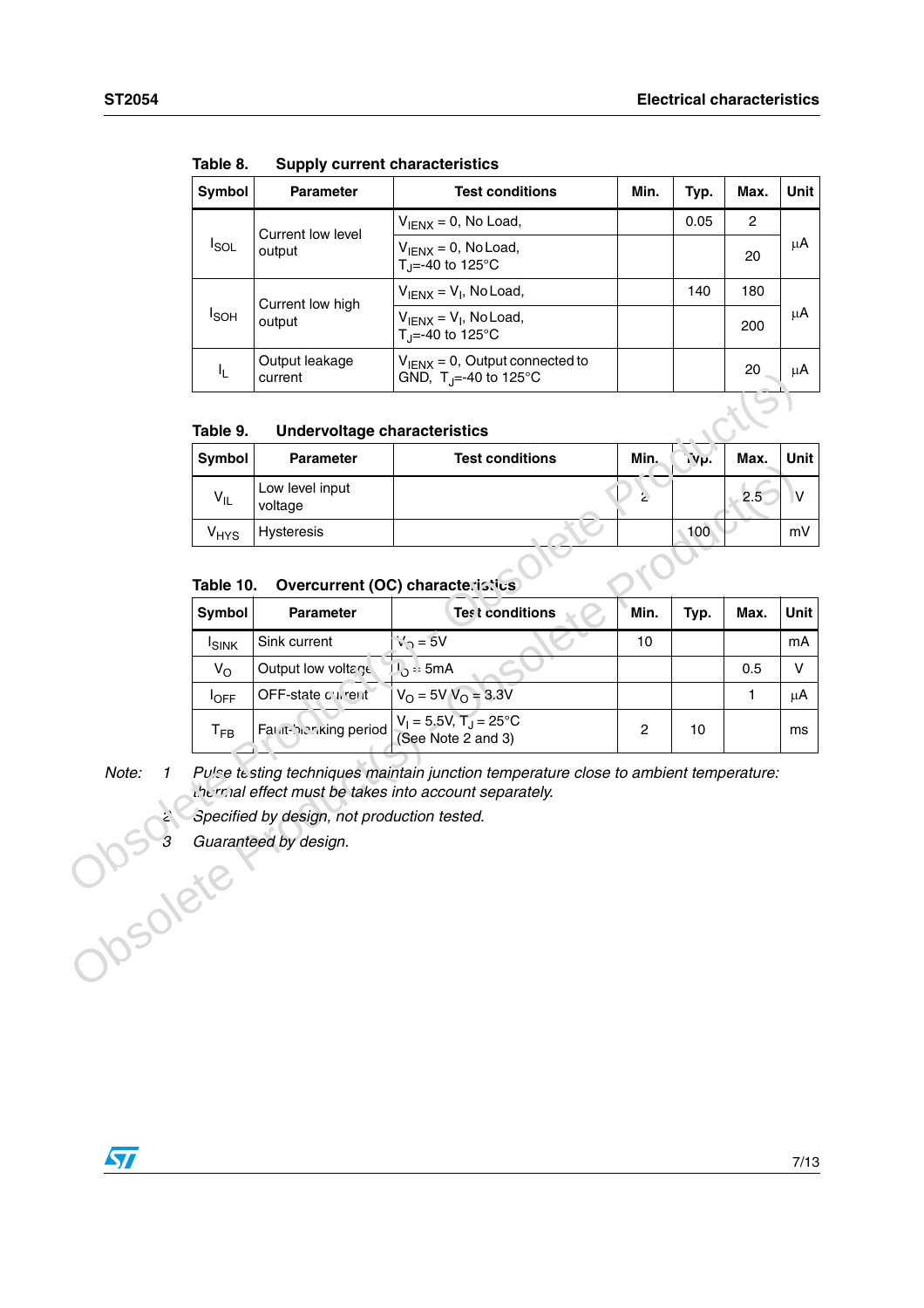





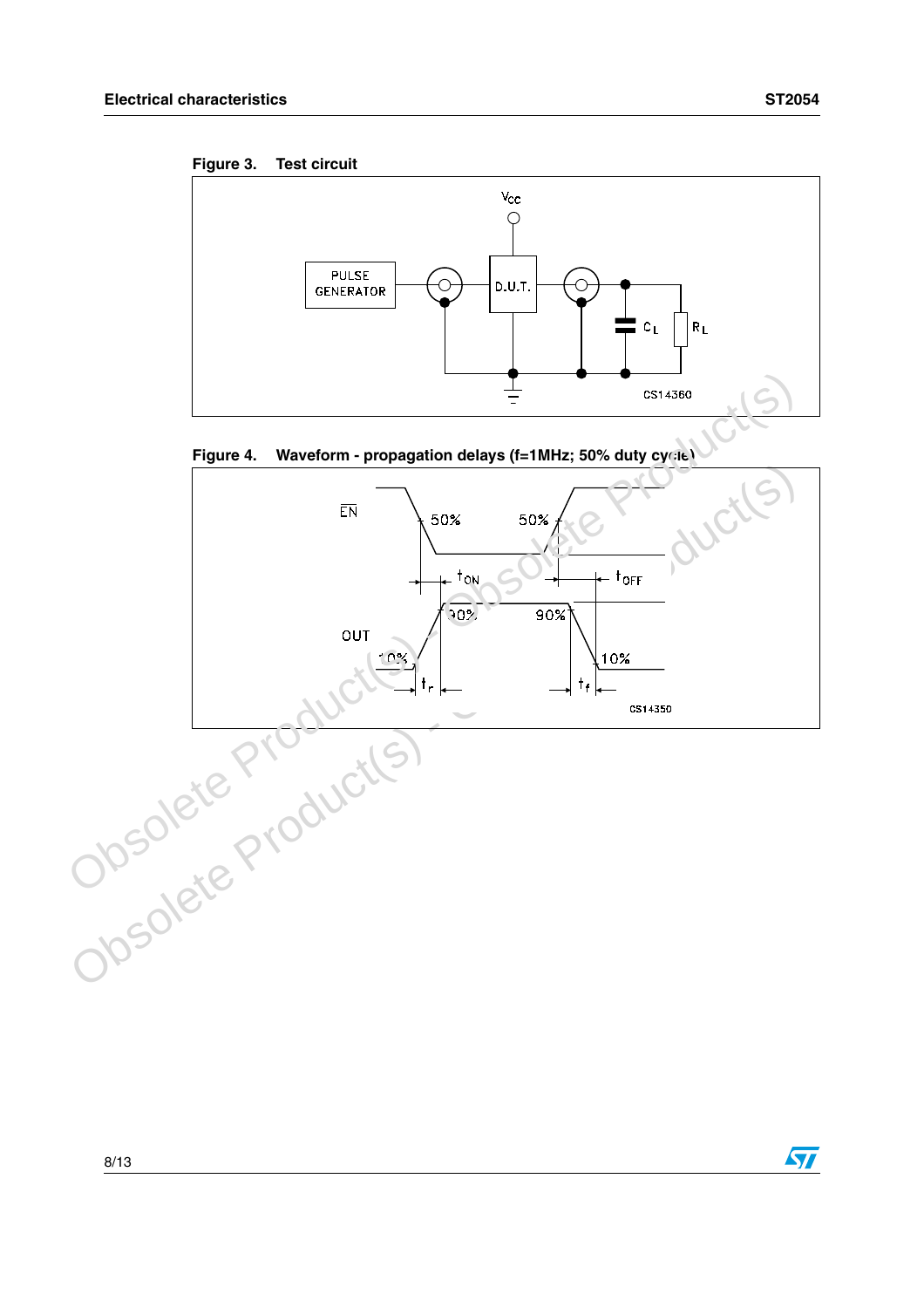#### <span id="page-8-0"></span>**5 Package mechanical data**

In order to meet environmental requirements, ST offers these devices in ECOPACK® packages. These packages have a Lead-free second level interconnect. The category of second level interconnect is marked on the package and on the inner box label, in compliance with JEDEC Standard JESD97. The maximum ratings related to soldering conditions are also marked on the inner box label. ECOPACK is an ST trademark. ECOPACK specifications are available at: www.st.com

Obsolete Product(s) - Obsolete Product(s)<br>Obsolete Product(s) - Obsolete Product(s)<br>Obsolete Product(s) -

Obsolete Product(s) - Obsolete Product(s)

 $\sqrt{2}$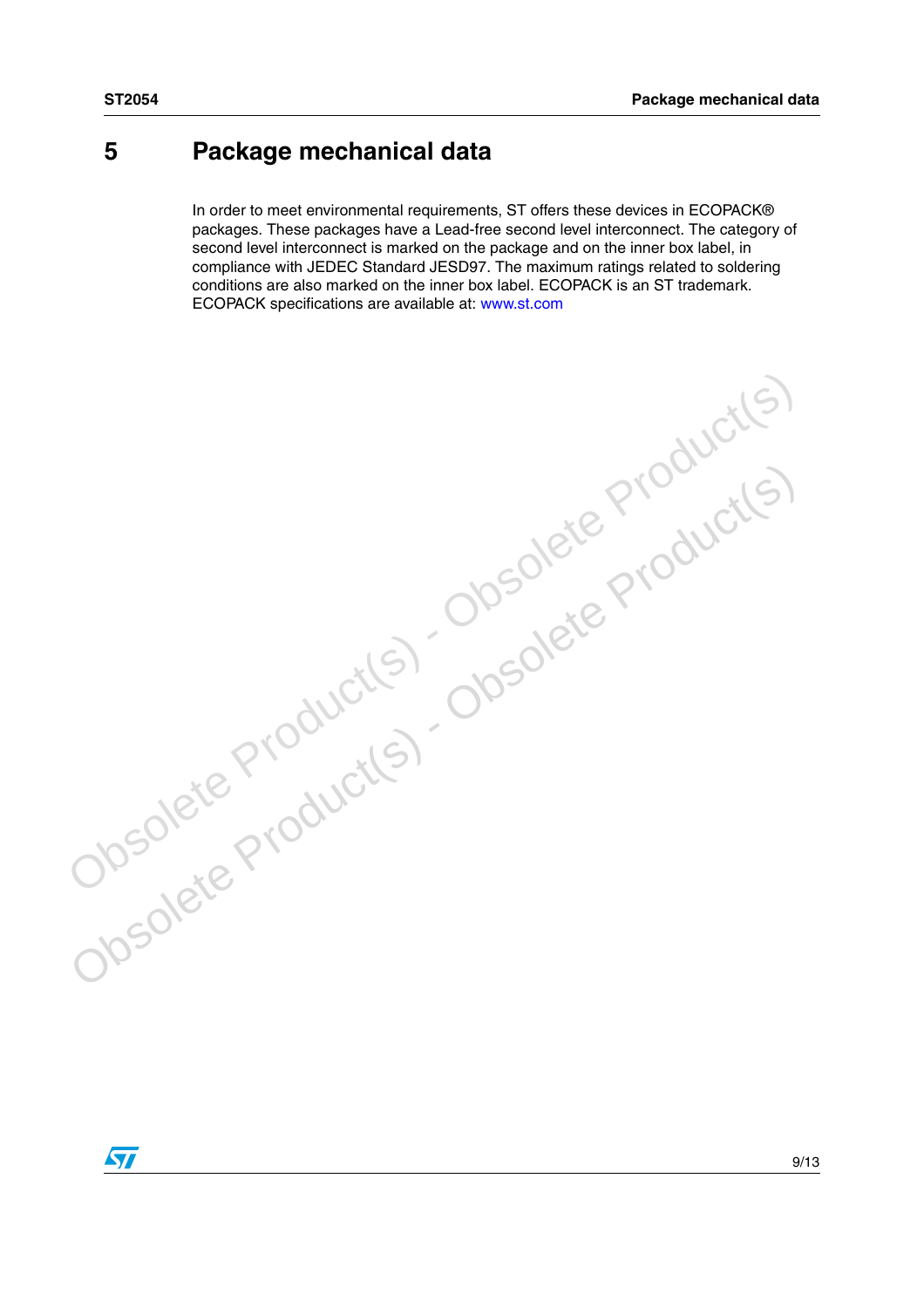$\mathsf I$ 

| DIM.<br>MIN. |      | mm.        |      | inch             |        |       |
|--------------|------|------------|------|------------------|--------|-------|
|              |      | <b>TYP</b> | MAX. | MIN.             | TYP.   | MAX.  |
| A            |      |            | 1.75 |                  |        | 0.068 |
| a1           | 0.1  |            | 0.25 | 0.004            |        | 0.010 |
| a2           |      |            | 1.64 |                  |        | 0.063 |
| b            | 0.35 |            | 0.46 | 0.013            |        | 0.018 |
| b1           | 0.19 |            | 0.25 | 0.007            |        | 0.010 |
| $\mathbf C$  |      | 0.5        |      |                  | 0.019  |       |
| c1           |      |            |      | 45° (typ.)       |        |       |
| D            | 9.8  |            | 10   | 0.385            |        | 0.593 |
| Ε            | 5.8  |            | 6.2  | 0.228            |        | 0.244 |
| e            |      | 1.27       |      |                  | 0.057  |       |
| e3           |      | 8.89       |      |                  | (.350) |       |
| F            | 3.8  |            | 4.0  | 0.149            |        | 0.157 |
| G            | 4.6  |            | 5.3  | (1.131)          |        | 0.208 |
| Г            | 0.5  |            | 1.27 | $^{\circ}$ .019  |        | 0.050 |
| M            |      |            | 0.62 |                  |        | 0.024 |
| S            |      |            |      | $8^\circ$ (max.) |        |       |





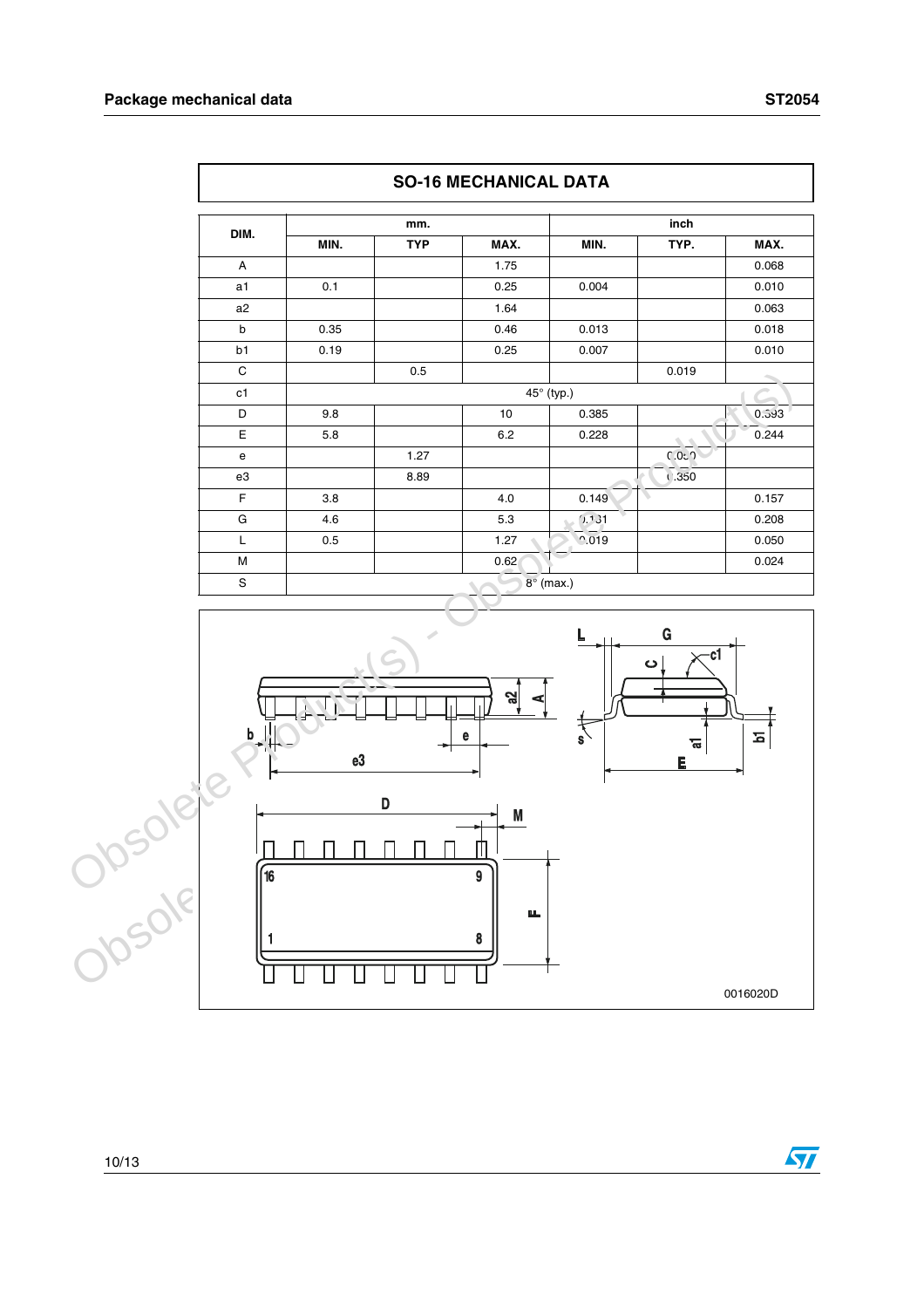$\overline{\mathbf{H}}$ 

|            |                                          |                                |                                          |         | Tape & Reel SO-16 MECHANICAL DATA |              |                    |
|------------|------------------------------------------|--------------------------------|------------------------------------------|---------|-----------------------------------|--------------|--------------------|
|            |                                          |                                | mm.                                      |         |                                   | inch         |                    |
|            | DIM.<br>$\mathsf A$                      | MIN.                           | <b>TYP</b>                               | MAX.    | MIN.                              | TYP.         | MAX.               |
|            |                                          |                                |                                          | 330     |                                   |              | 12.992             |
|            | $\mathsf C$                              | 12.8                           |                                          | 13.2    | 0.504                             |              | 0.519              |
|            | D                                        | 20.2                           |                                          |         | 0.795                             |              |                    |
|            | ${\sf N}$                                | 60                             |                                          |         | 2.362                             |              |                    |
|            | $\mathsf T$                              |                                |                                          | 22.4    |                                   |              | 0.882              |
|            | Ao                                       | 6.45                           |                                          | 6.65    | 0.254                             |              | 0.252              |
|            | Bo                                       | 10.3                           |                                          | 10.5    | 0.406                             |              | 0.414              |
|            | Ko                                       | 2.1                            |                                          | $2.3\,$ | 0.082                             |              | 0.090              |
|            | $\mathsf{Po}$                            | 3.9                            |                                          | 4.1     | 0.153                             |              | 0.161              |
|            | ${\sf P}$                                | $7.9\,$                        |                                          | 8.1     | 0.211                             |              | 0.319              |
| <b>N</b> C | $\boldsymbol{\mathsf{A}}$                |                                |                                          |         |                                   | $\mathbb{C}$ | N,<br>$\mathsf{T}$ |
| Josaic     | $\underline{\mathsf{Bo}}$<br>$\mathbf 1$ | $\underline{\mathsf{Ko}}$<br>► | $\bigcirc$<br>$\oplus$<br>A <sub>O</sub> | Po<br>Þ | $\bigcirc$<br>$\mathsf P$         |              |                    |

Note: Drawing not in scale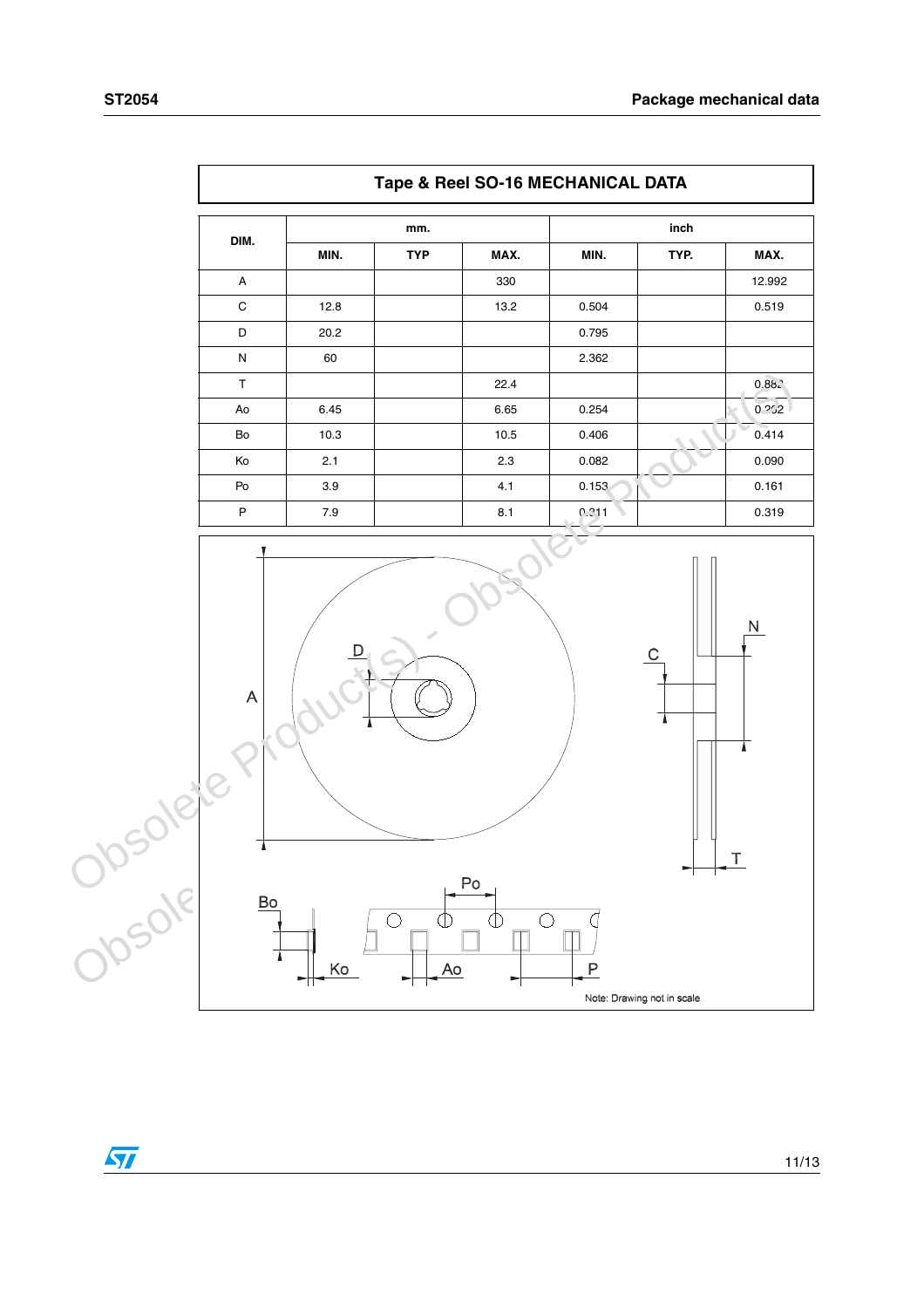$\sqrt{2}$ 

### <span id="page-11-0"></span>**6 Revision history**

| Table 11. Revision history |  |
|----------------------------|--|

| <b>Date</b> | <b>Revision</b> | <b>Changes</b>                                                                                        |
|-------------|-----------------|-------------------------------------------------------------------------------------------------------|
| 28-Oct-2004 | 2               | Maturity change                                                                                       |
| 13-Jul-2005 | 3               | Add bullet on pag. 1, add paragraph in the description on pag. 1<br>and add row $T_{FB}$ on Table 10. |
| 29-May-2007 | 4               | Updated features in cover page, document reformatted                                                  |

Obsolete Product(s) - Obsolete Product(s)<br>Obsolete Product(s) - Obsolete Product(s)<br>Obsolete Product(s) -

Obsolete Product(s) - Obsolete Product(s)